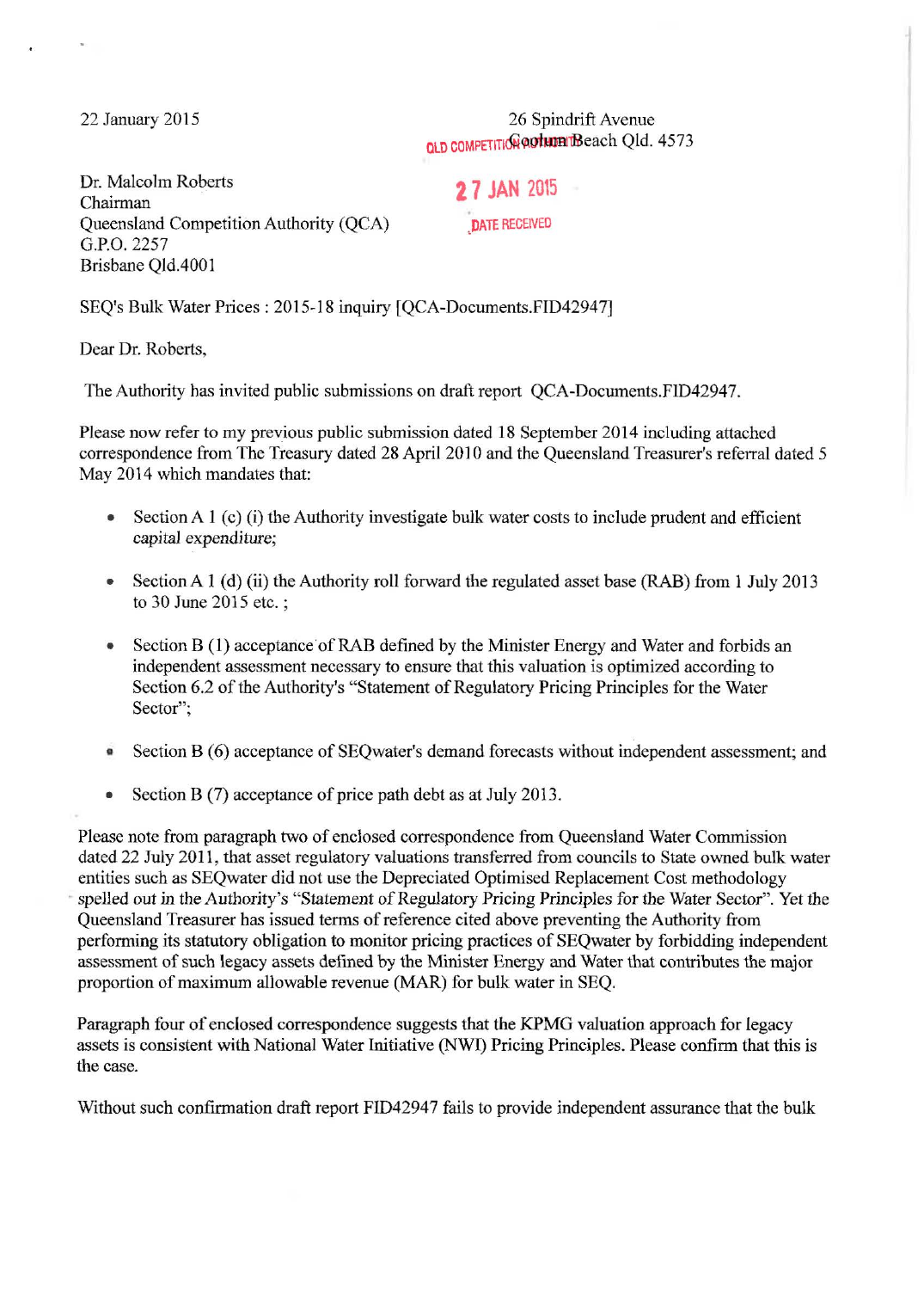water charges being passed through to Coolum Beach households by Unitywater are legitimate with respect to MAR under the NWI pricing provisions of COAG water reform agreements with the Federal Government.

Restrictive terms of reference mandated by the Queensland Treasurer has again prevented the Authority's effective performance of its primary obligation to protect Coolum Beach residents and all SEQ water service customers from monopoly pricing abuse by commercial business entities controlled by the Queensland Government. Like past prices monitoring investigations involving Unitywater, Sunshine Coast Water and Maroochy Water Services, this exercise has been a waste of public resources.

Yours sincerely,<br>*Anuy-Coy*<br>Amy-Rose West (Ms.)

Enc. Letter from Queensland Water Commission (Ref: ME/1110370) dated 22 July 2011.

Cc: Federal Parliamentary Secretary - Urban Water